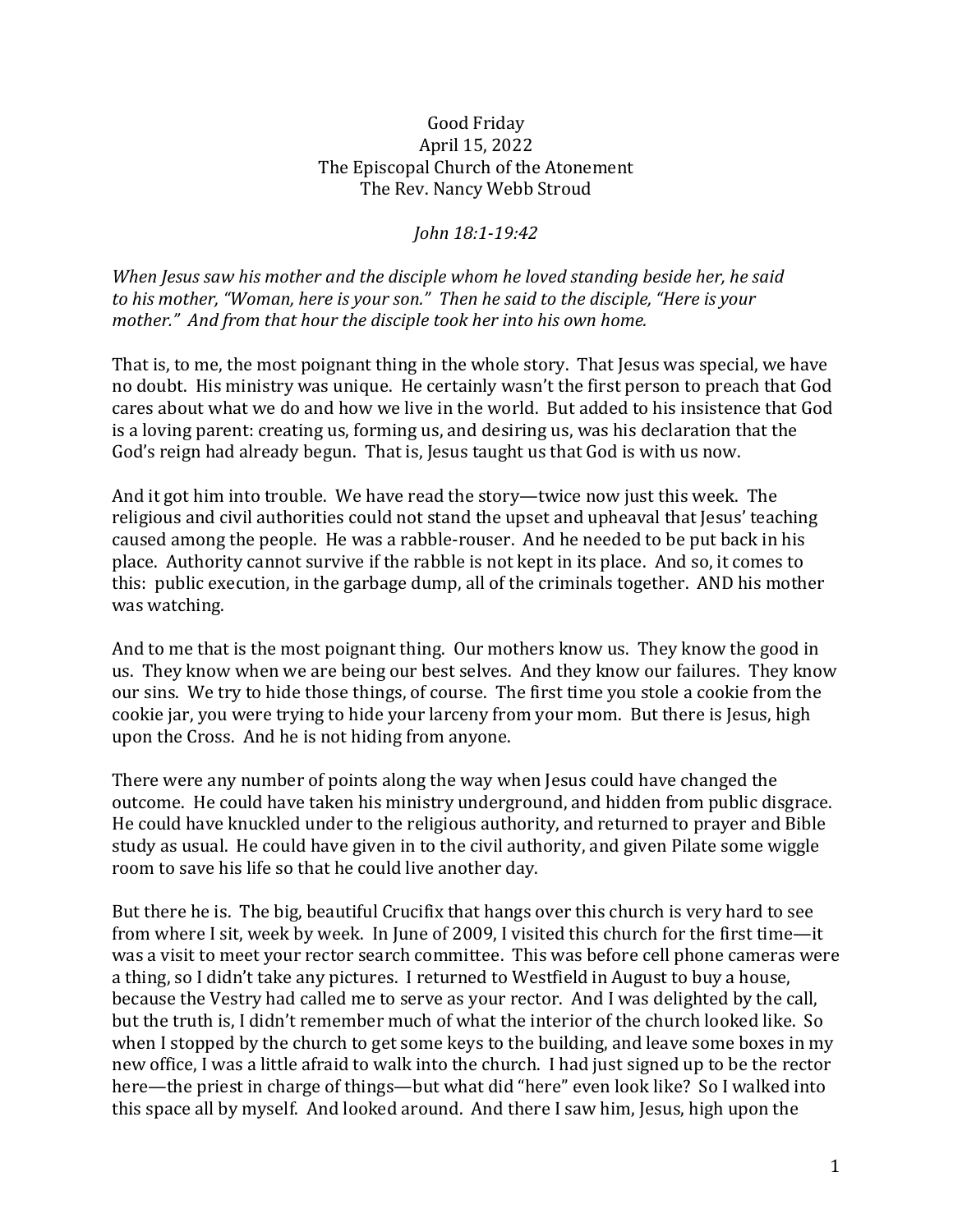Cross. And I realized that I did not have to be in charge of anything; I just had to be faithful. Jesus is in charge, and the physical evidence is that this congregation understands that.

The beautiful carved crucifix in this church shows us Jesus, high upon the Cross. And he is not hiding from anyone. And there are figures, one on either side. And they are watching. Traditionally, figures on either side of a Crucifix depict Mary, the mother of Jesus, and John the Beloved Disciple. "Woman, here is your son." "Here is your mother." But if you look at these figures closely, there is nothing else that marks them as Mary and John—they could be any two people, really. Because the whole world is watching. We are watching.

We watched as Jesus took his ministry of mercy, compassion, and hope to the streets. We watched as he fed and taught and healed. We drank wine that had first been water, and saw a blind man see his mother's face for the first time. And our nostrils flared when Lazarus walked out of the tomb, bound up in linen strips, the spices of burial mixed in with the stench of death.

And now it has come to this. Public disgrace and execution. But we have a choice today. We can leave it all there, up on that beam, under our exquisite, carved Crucifix. What we do here today could be simply an historic reading. Mary and John are watching, and we are watching them watch.

That would be easier, don't you think? Let them be there, because we are here. And we have lives to live. We can sit here, once a year, under this historic artifact, and admire Jesus, who didn't hide from anyone, not even his own mother. And the rest of the time, we can just do our best to get through from one day to the next.

The only problem is that I know myself well enough to know that pretty soon, my hand is going to be back in that cookie jar, and I will return to trying to get along on my own, pretending that no one is watching my larceny and sin—and worse, thinking that I am in charge.

Last night, we remembered Jesus' last supper with his disciples. We practiced serving one another, as Jesus did, by washing one another's feet. We gathered around the Table, and we ate Bread and drank Wine, knowing that Jesus was present with us. And then, because we were so busy remembering, we stripped the Altar of anything that reminded us of Jesus' presence. We ate all of the bread, every crumb of those little wafers that we share week by week. We drank up all the wine, even the half cups that were left over after we had taken our ritual sips. We even ate up the gluten free wafers!

And then, we extinguished the lamp that burns over the Altar, and stripped the place bare. No lights, no brass, no greens, no silver, no silk, no linen. We carefully folded and removed this cloth, the fair linen. "Fair" means white. The prayer book tells us that every time we celebrate the presence of Jesus with bread and wine, we should first spread a fair linen cloth over the table. My mother taught me that the fair linen reminds us of the cloth that wrapped the body of Jesus in the tomb.